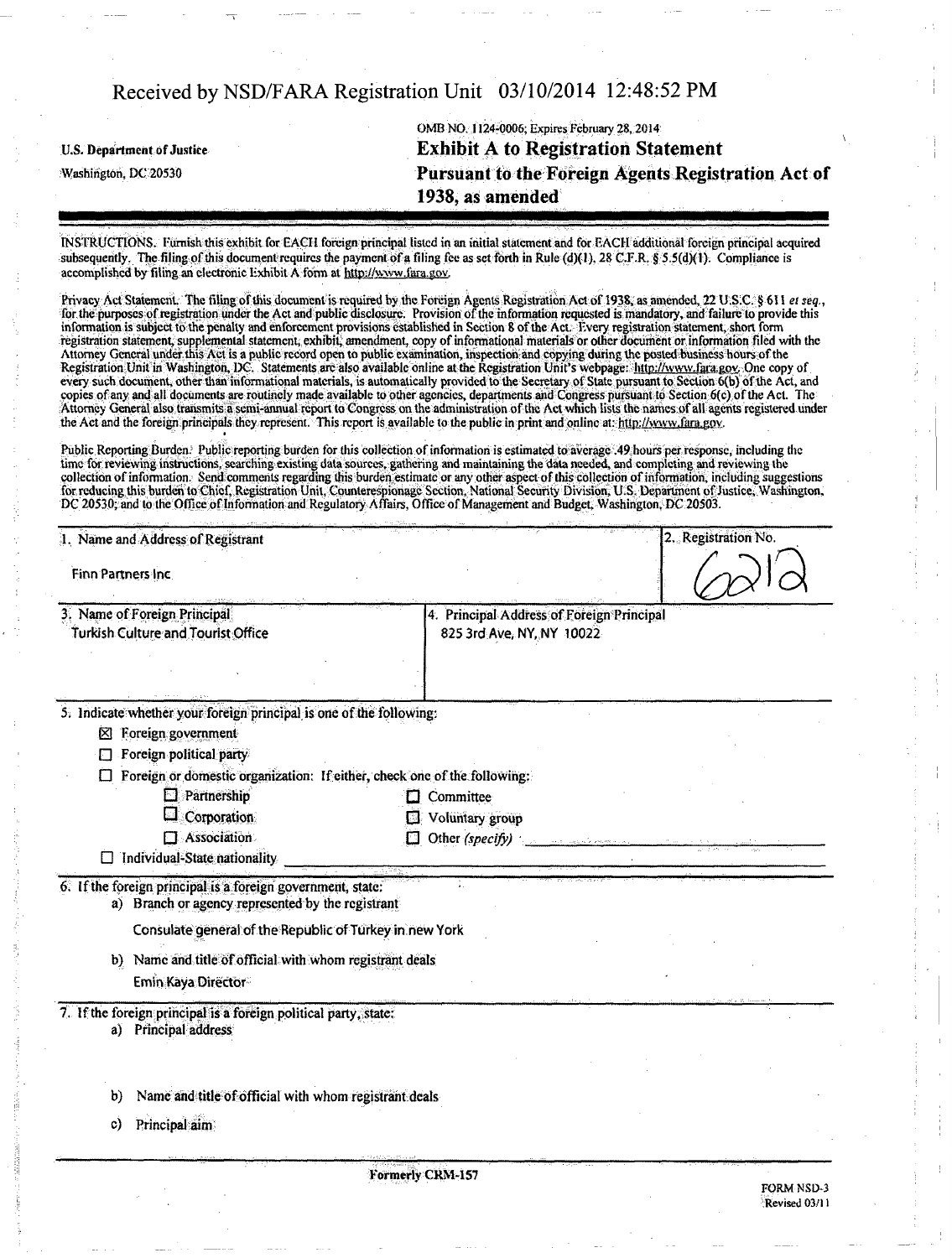| b) | Is this foreign principal:                                                                                                |                            |  |
|----|---------------------------------------------------------------------------------------------------------------------------|----------------------------|--|
|    | Supervised by a foreign government, foreign political party, or other foreign principal                                   | $Yes \Box No \Box$         |  |
|    | Owned by a foreign government, foreign political party, or other foreign principal                                        | Yes $\square$ No $\square$ |  |
|    | Directed by a foreign government, foreign political party, or other foreign principal                                     | $Yes \Box No \Box$         |  |
|    | Controlled by a foreign government, foreign political party, or other foreign principal                                   | $Yes \Box No \Box$         |  |
|    | Financed by a foreign government, foreign political party, or other foreign principal                                     | $Yes \Box No \Box$         |  |
|    | Subsidized in part by a foreign government, foreign political party, or other foreign principal                           | Yes $\square$ No $\square$ |  |
|    | 9. Explain fully all items answered "Yes" in Item 8(b). (If additional space is needed, a full insert page must be used.) |                            |  |

10. If the foreign principal is an organization and is not owned or controlled by a foreign government, foreign political party or other foreign principal, state who owns and controls it.

### **EXECUTION**

In accordance with 28 U.S.C. § 1746, the undersigned swears or affirms under penalty of perjury that he/she has read the information set forth in this Exhibit A to the registration statement and that he/she is familiar with the contents thereof and that such contents are in their entirety true and accurate to the best of his/her knowledge and belief.

|                | Date of Exhibit A Name and Title | The St. St. London who is the control | The second state where they<br>Signature |         |
|----------------|----------------------------------|---------------------------------------|------------------------------------------|---------|
| March 05, 2014 | Virginia Sheridan                |                                       | /s/ Virginia Sheridan                    | eSigned |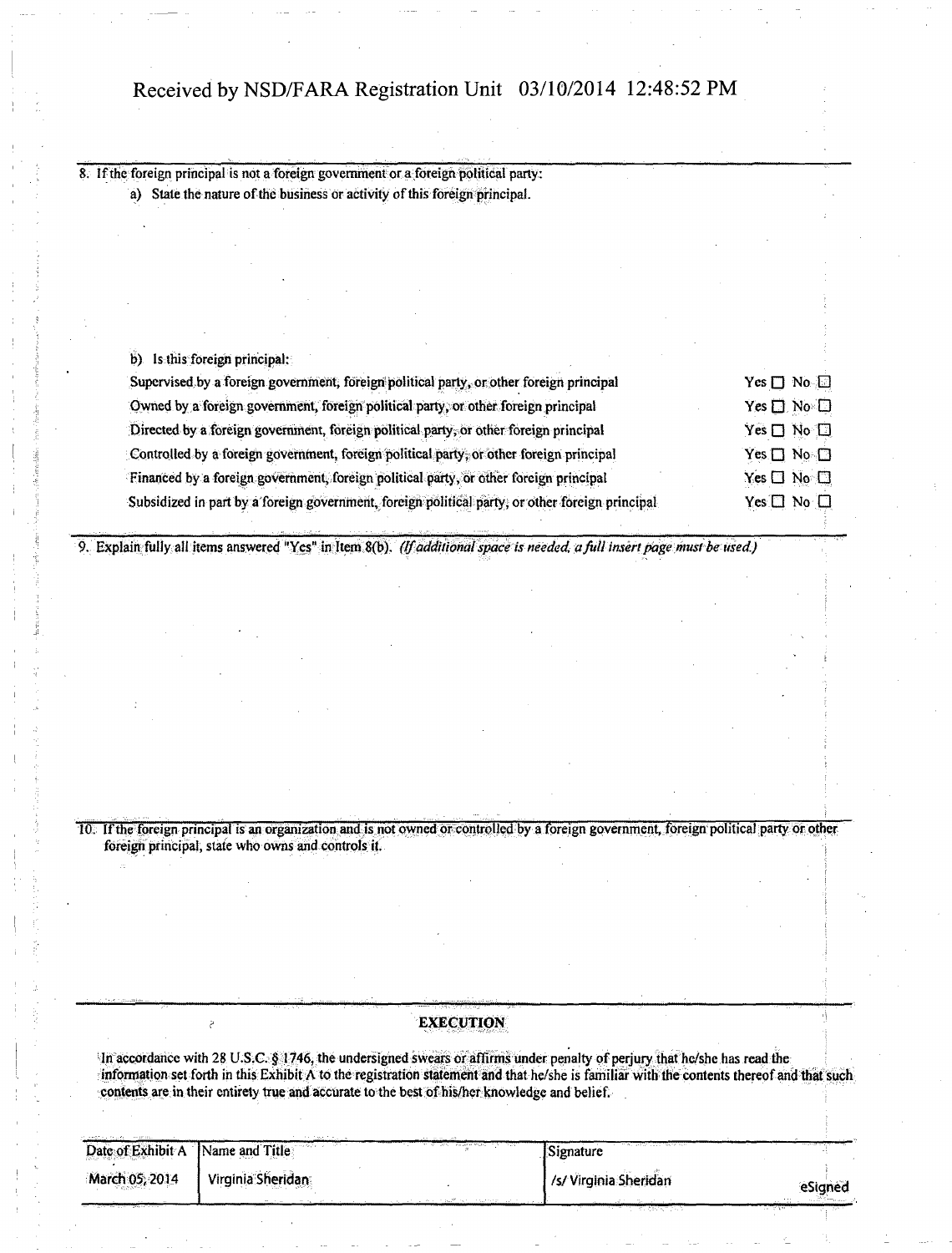OMB NO. 1124-0004, Expires February 28, 2014 U.S. Department of Justice **Exhibit B to Registration Statement** Washington; DC 20530 Pursuant to the Foreign Agents Registration Act of 1938, as amended

INSTRUCTIONS. A registrant must furnish as an Exhibit B copies of each written agreement and the terms and conditions of each oral agreement. with his foreign principal, including all modifications of such agreements, or, where no contract exists, a full statement of all the circumstances by reason of which the registrant is acting as an agent of a foreign principal. Compliance is accomplished by filing an electronic Exhibit B form at http://www.fara.gov.

Privacy Act Statement. The filing of this document is required for the Foreign Agents Registration Act of 1938, as amended, 22 U.S.C. § 611 et seq., for the purposes of registration under the Act and public disclosure. Provision ofthe information requested is mandatory, and failure to provide the information is subject to the penalty and enforcement provisions established in Section 8 ofthe Act. livery registration statement, short form registration statement, supplemental statement, exhibit, amendment, copy of informational materials or other document or information filed with the Attorney General under this Act is a public record open to public examination, inspection and copying during the posted business hours of the Registration Unit in Washington. DC. Statements are also available online at the Registration Unit's webpage: http://www.fara.gov. One copy of every such document, other than informational materials, is automatically provided lo the Secretary of State pursuant to Section 6(b) ofthe Act, and copies of any and all documents arc routinely made available to other agencies, departments and Congress pursuant to Section 6(c) ofthe Act. The Attorney General also transmits a semi-annual report to Congress on the administration ofthe Act which lists the names of all agents registered under the Act and the foreign principals they represent. This report is available to the public in print and online at: http://www.fara.gov.

Public Reporting Burden. Public reporting burden for this collection ofinformation is estimated to average .33 hours per response, including the time for reviewing instructions, searching existing data sources, gathering and maintaining the data needed, and completing and reviewing the collection of information. Send comments regarding this burden estimate or any other aspect of this collection of information, including suggestions for reducing this burden to Chief, Registration Unit. Counterespionage Section, National Security Division, U.S. Department of Justice, Washington, DC 20530; and to the Office of Information and Regulatory Affairs, Office of Management and Budget, Washington, DC 20503.

| the property of the company<br>si.<br>1. Name of Registrant | Registration No.<br>2.                                          |   |
|-------------------------------------------------------------|-----------------------------------------------------------------|---|
| <b>Finn Partners Inc</b><br>the state of the state of the   | sent and considerable and<br>the transaction get an arbitractic | ╭ |

3: Name of Foreign Principal

Turkish Culture and Tourist Office

Check Appropriate Box:

 $4. \nabla$  The agreement between the registrant and the above-named foreign principal is a formal written contract. If this box is checked, attach a copy of the contract to this exhibit.

5. D There is no formal written contract between the registrant and the foreign principal. The agreement with the abpve-named foreign principal has resulted from an exchange of correspondence. If this box is checked, attach a copy of all pertinent correspondence, including a copy of any initial proposal which has been adopted by reference in such correspondence.

6. Q The agreement or understanding between the registrant and the foreign principal is the result of neither a formal written contract nor an exchange of correspondence between the parties. If this box is checked, give a complete description below of the terms and conditions ofthe oral agreement or understanding, its duration, the fees and expenses, if any, to be received.

7. Describe fully the nature and method of performance of the above indicated agreement or understanding;

Public Relations: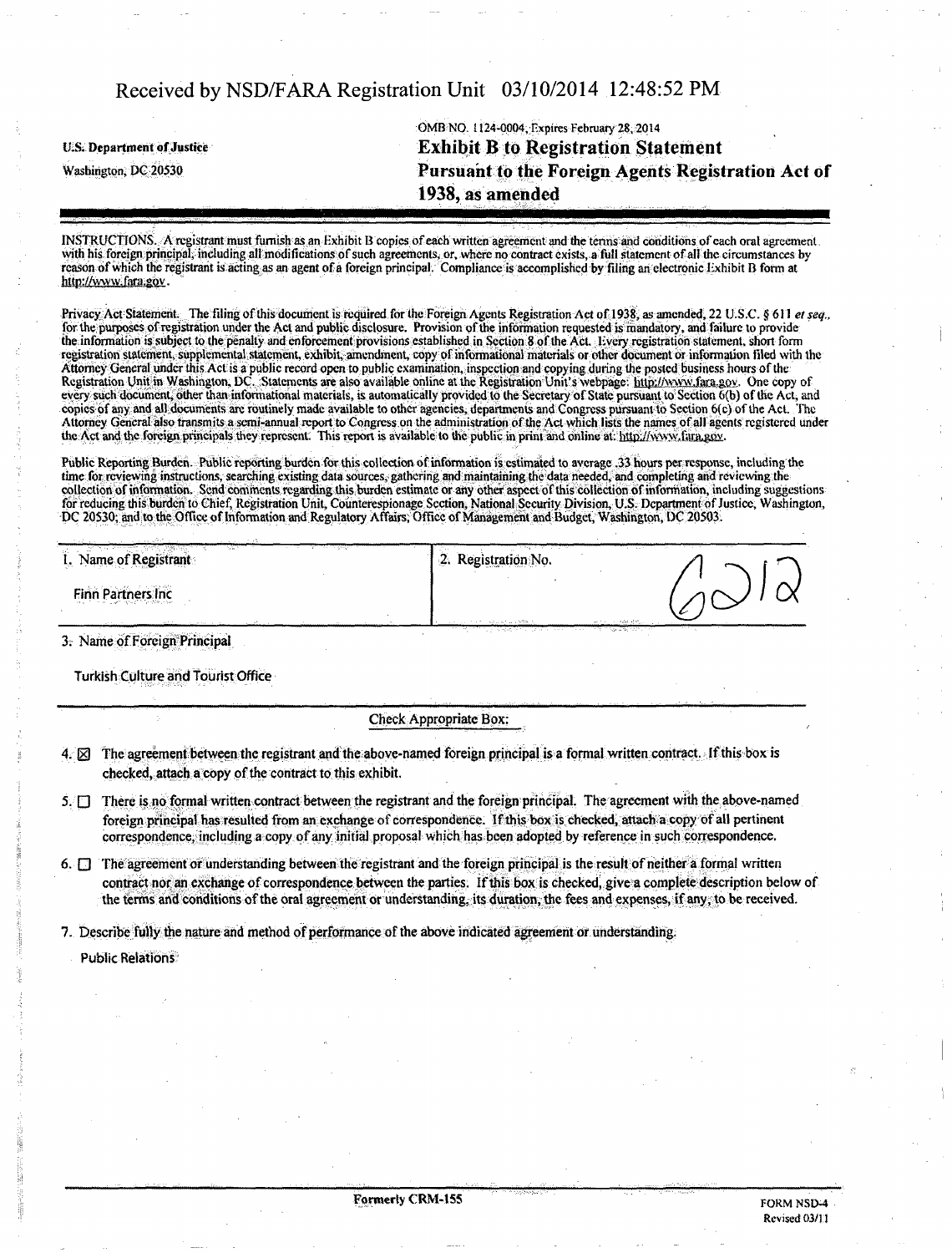8. Describe fully the activities the registrant engages in or proposes to engage in on behalf of the above foreign principal.

arrange trips for journalists prepare releases for tour operators

9. Will the activities on behalf of the above foreign principal include political activities as defined in Section 1(o) of the Act and in the footnote below? Yes  $\Box$  No  $\boxtimes$ the footnote below? Yes  $\square$ 

If yes, describe all such political activities indicating, among other things, the relations, interests or policies to be influenced together with the means to be employed to achieve this purpose.

#### EXECUTION

ln accordance with 28 U.S.C. § 1746, the undersigned swears or affirms under penalty of perjury that he/she has read the information set forth in this Exhibit B to the registration statement and that he/she is familiar with the contents thereof and that such contents are in their entirety true and accurate to the best of his/her knowledge and belief.

| Date of Exhibit B | Name and Title                               | <b>Signature</b>      | the complete the complete state and the complete of DMS to the complete |
|-------------------|----------------------------------------------|-----------------------|-------------------------------------------------------------------------|
| March 05, 2014    |                                              | /s/ Virginia Sheridan | eSigned                                                                 |
|                   | die en marca en la compa<br>a series diffuse |                       |                                                                         |

Footnote: Political activity as defined in Section 1(o) of the Act means any activity which the person engaging in believes will, or that the person intends to, in any way influence<br>any agency or official of the Government domestic or foreign policies of the United States or with reference to the political or public interests, policies, or relations of a government of a foreign country or a foreign political<br>party party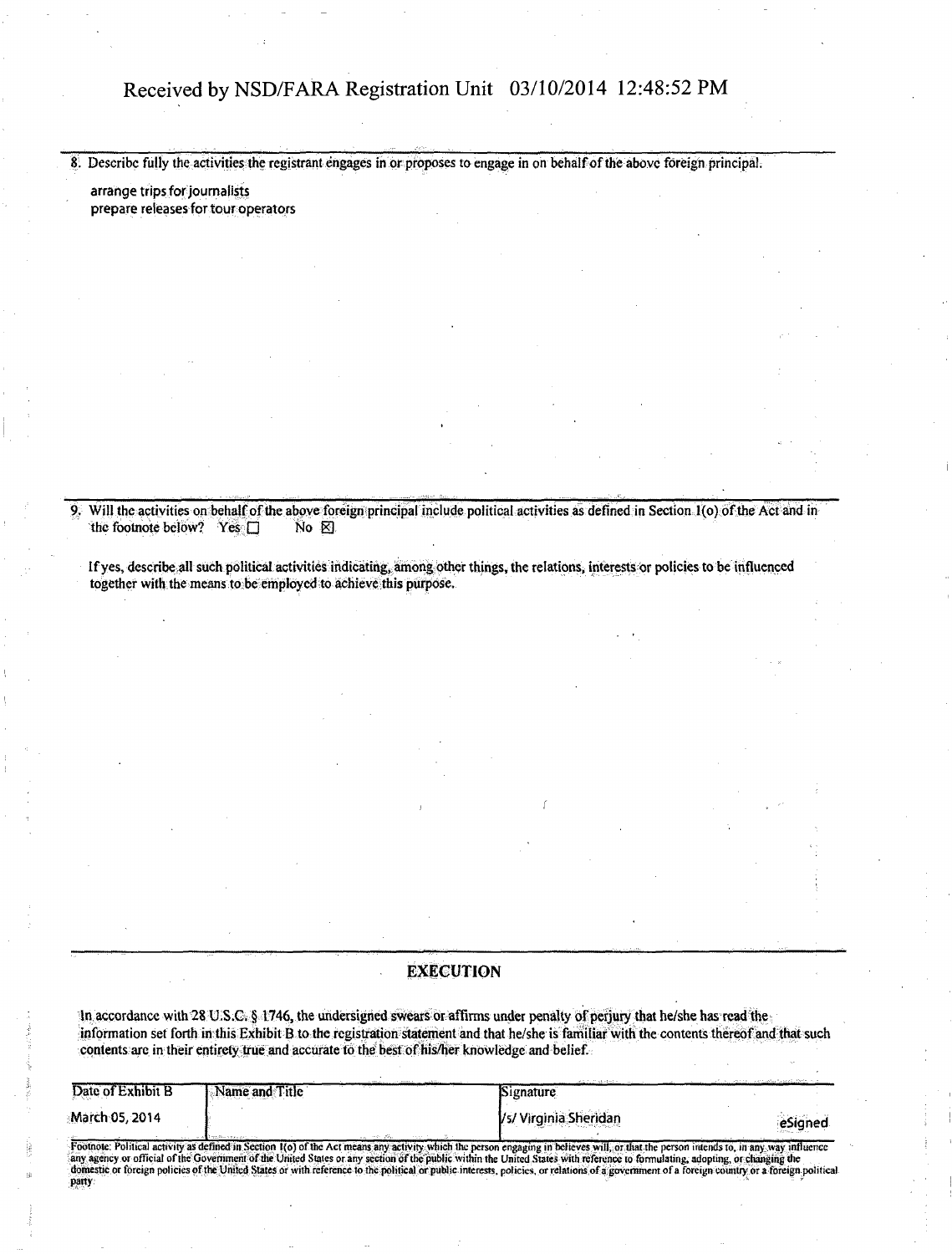# 2014 Public Relations Contract

## **PARTIES**

### Article 1.

This Contract is signed between the Consulate General of the Republic of Turkey in New York, Turkish Culture and Tourist Office (The Employer) and MSilver Associates/ A Division Of Finn Partners(The Agency) which has been selected to carry out matters related to PR on behalf of the Employer, according to the following conditions. Both parties have agreed on the below articles.

#### **DEFINITIONS**

Article 2.

Employer:

Agency:.

Public Relations (PR) Activities:

Workshop:

Crisis Management Strategy:

Creative work:

Routine PR activities and services:

Consulate General of The Republic of Turkey in New York Turkish Culture and Tourist Office

M Silver Associates/A Division of Finn Partners, New York

Public relations activities which include those set out in this Contract and specifically those mentioned in Article 3.

A meeting held for those involved in promoting Turkey within the tourism sector, usually for a specific reason or to discuss specific matters, which may last up to a few days.

A strategy for dealing with any unexpected event which may have an adverse effect on the image of Turkey and for minimizing any such potential negative effect.

Visual, audio or written material used to create an image of Turkey

Making the coordination between the Employer and the travel writers-media members; representing the Employer in media related activities; dealing with the requests and proposals within the context of PR by providing information, preparing and distributing up-to-date press information and releases; providing information about tour operators, restaurants, hotels to promote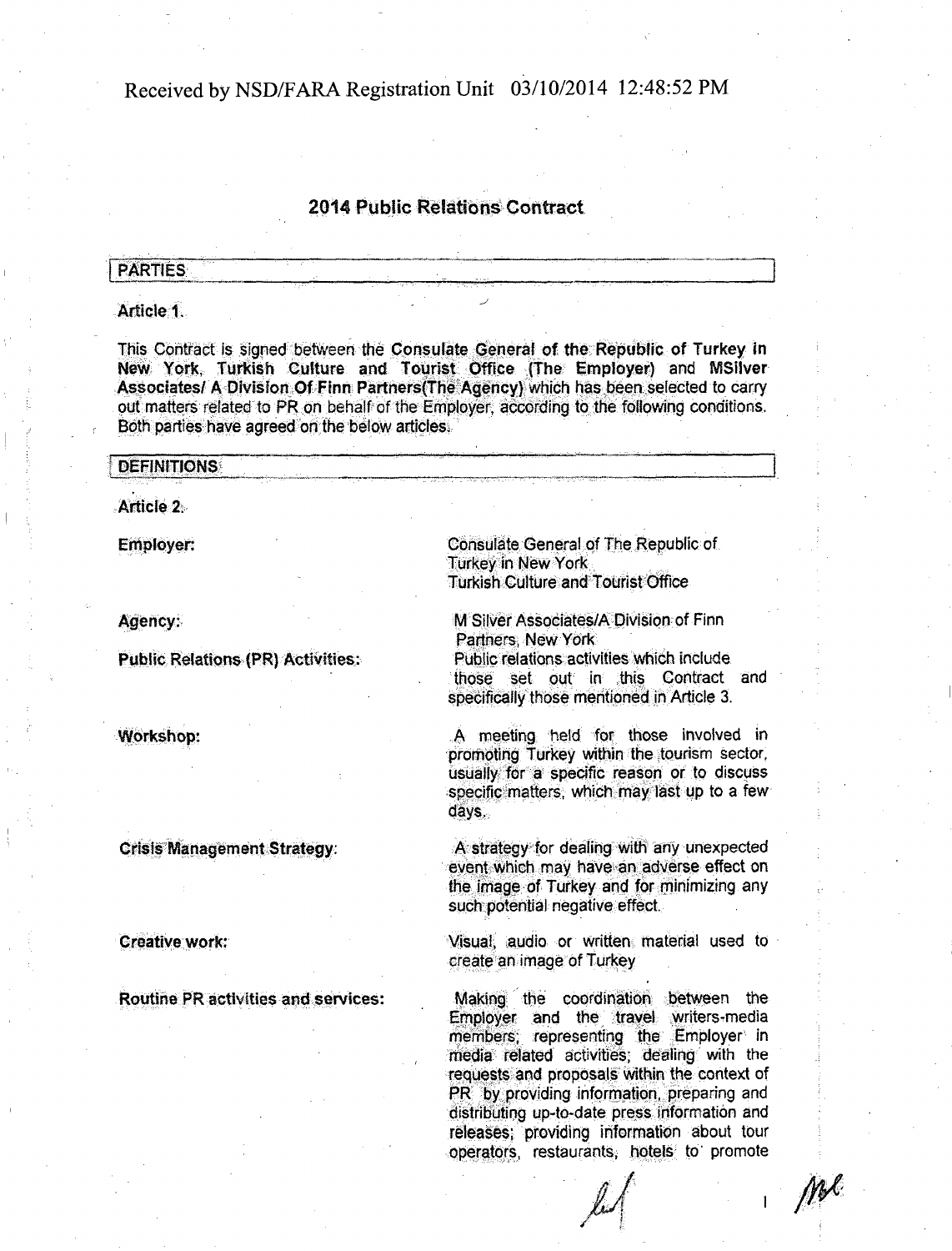colloboration; assisting in preparing and encouraging articles about Turkey and arranging interviews with the media members for the Employer; Supplying information on the official web sites of the Employer arid the Agency which are relevant to travel writers and using and distributing images from the image bank of the Employer to journalists.

#### Routine PR activities and services

Article<sub>3</sub>.

- 1) To prepare bulletins or releases for tour operators, the media and the travel sector within close cooperation with the Employer.
- 2) To prepare fam trips for important travel writers.
- 3): To prepare up-to-date and accurate press kits in accordance with the Employer's requirements.
- 4) To prepare data base (name-address) for media and travel Agency members in the course of PR activities and thereafter.
- 5} To arrange trips to Turkey for journalists and film crews in the best possible way for the publicity of Turkey and within this context, making the coordination among Turkish Ministry of Culture and Tourism, tour operators and the media.
- 6) To participate in the media and other sector's activities on request of the Employer to promote Turkey in the best possible way and organize and participate activities of this kind.
- 7) To invite journalists to take part in press trips organized by the Turkish Ministry of Culture and Tourism.
- 8) To take measures to minimize the negative impact of any events on Turkey's image.
- 9) To prepare speeches and to make written correspondence on the request of the Employer.
- 10) To provide information -prepared and published by the Turkish Ministry of Culture and Tourism- to the media and related organizations;
- 11) To arrange workshops in order to bring the members of the tourism sector together.
- 12) The Agency shall provide at least 5 staff members for the Employer's PR activies.

 $\frac{1}{2}$  Mpl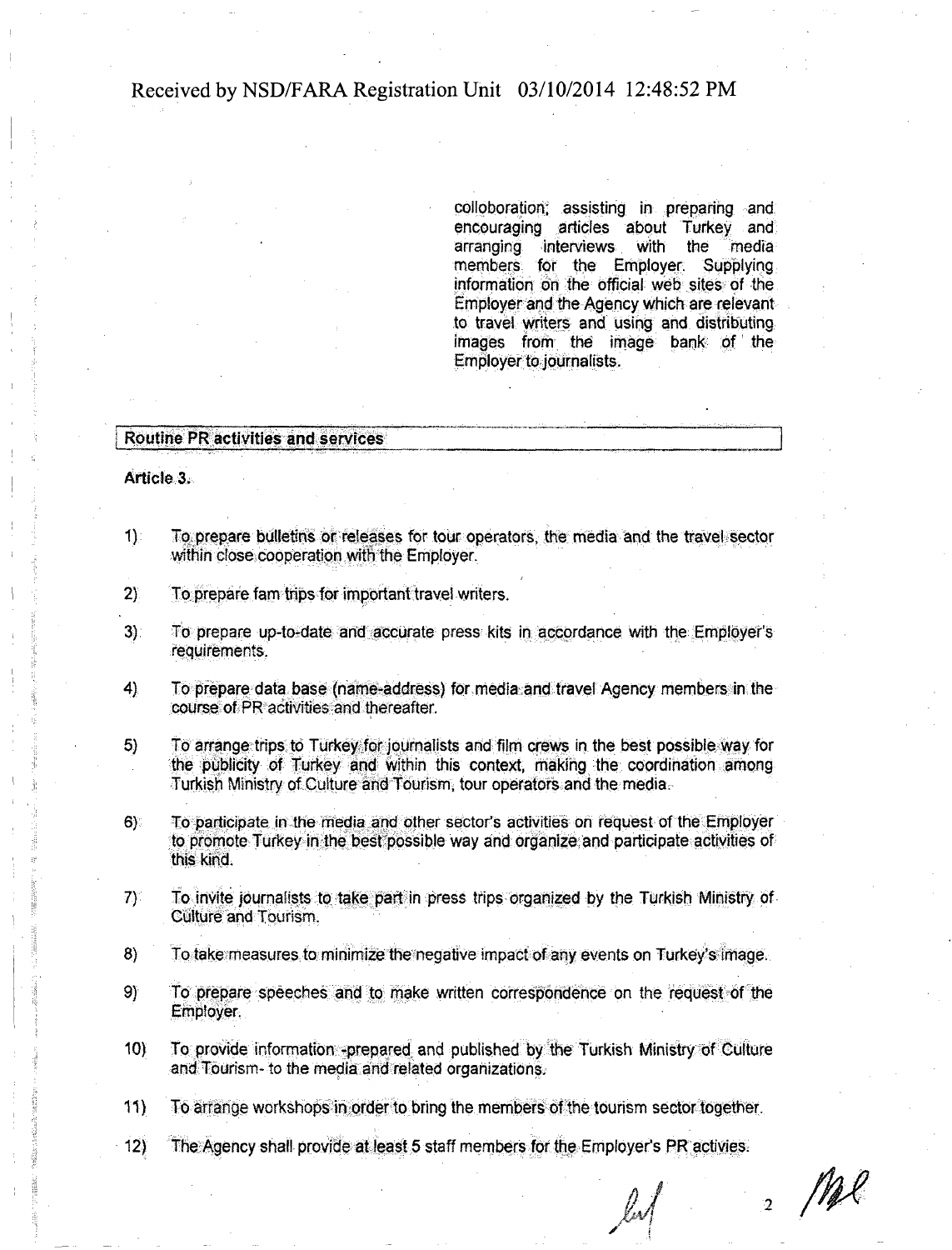# CONTACT DETAILS OF THE PARTIES

Article 4.

## AA Employees Hame and Address: Turkish Culture and Tourist Office, New York 825 3rd Avenue , New York, NY, 10022

Tel $\overline{N}$ o : +1 (212) 687-2194

Fax No $\cdot$  :  $+1(212)$  599-7568

Email address: ny@tourismturkey.org

### 4.2. Agency Name and Address: MSilver Associates/A Division Of Finn Partners 301 E. 57th St., 4th Floor; New York, NY 10022

Tel No;  $: +1(212)754-6500$ 

 $FaxN<sub>0</sub>$  : + (212) 754-6711

Email Address: virginia@msilver-pr.com

The above addresses are agreed to be the official mailing addresses of the parties concerned. Unless a party is informed about a change of address in written form, the mailing to the above address means that the offical communication is done.

### THE PURPOSE AND THE SCOPE OF THE CONTRACT

Article 5.

This Contract includes the following items for improving Turkey's image as a tourism destination, increasing its market share and supporting the 2014 advertising campaign that is going on in the markets selected by the Turkish Ministry of Culture and Tourism:

- 1) PR activities including consulting, written correspondence, media relations, administration and financial management and other services
- 2) Agency's responsibilities, payments by Employer and other matters
- 3) The preparation and execution of PR activities in accordance with local requirements

J[/\*/\ /

 $3$  M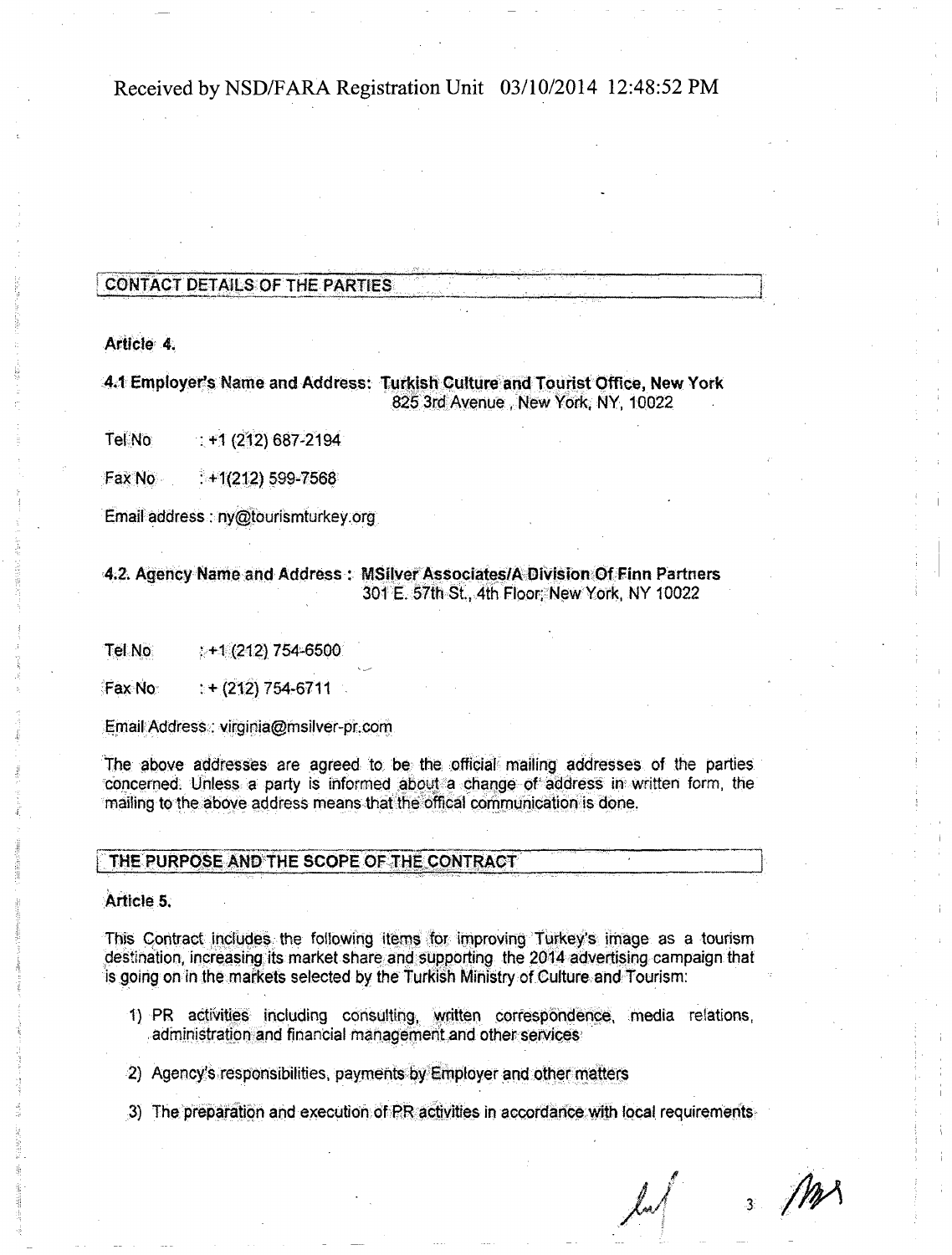#### **BUDGET**

#### Article 6.

Agency must provide the Employer with a seperate detailed budget proposal for the activities which are not included in the routine PR activities. Those activities will be carried out after the approval of the Employer.

#### DURATION OF THE CONTRACT

Article 7.

This Contract expires on December 31, 2014.

#### RESPONSIBILITIES OF THE AGENCY

Article 8.

The responsibilities of the Agency towards the Employer are mentioned below.

- 1) Agency conducts the routine PR projects which are set out in Article 3.
- 2) The Agency is responsible for the compensation of any moral or material damage that arise while the PR activities are undertaken. If any such errors cannot be corrected, then the Agency will not be paid for the related work. Furthermore, the Agency is responsible for compensating any damage which is caused by itself.
- 3) The Agency can carry out the PR projects -having details like texts, drafts, designs/representations, estimated costs and other details- just after the approval of the Employer, and once the Contract has been signed. The Agency will be financially responsible for any changes, incorrect information or erroneous applications that are provided without written approval of the Employer. If correction is impossible, the Agency will be financially responsible and will not be paid.
- 4) Drafts of press releases, and articles and photographs will be submitted to the approval of the Employer and one copy of each material (press releases, press kits etc) will be given to the Employer by the Agency.
- £ | Any material or information given by the Employer to the Agency on a confidential basis must be treated by the Agency as confidential. The materials and information given to the Agency will only be used for PR activities to promote Turkey. Every material and information will be treated confidentially by the Agency also after the expiration of the Contract.
- 6) The Agency cannot carry out PR activities for Turkey's competitive destinations.

4 M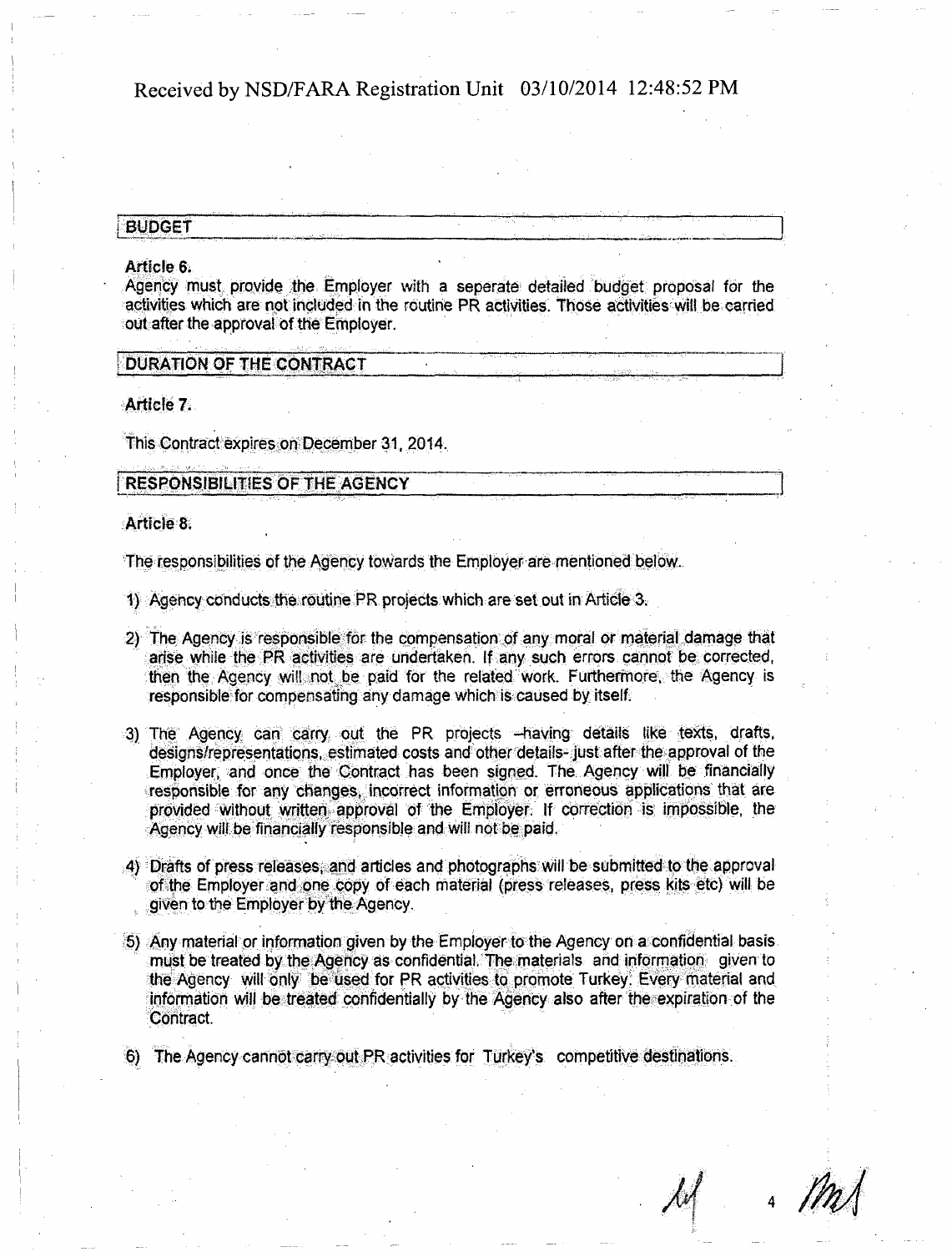#### EMPLOYER'S RESPONSIBILITIES

#### Article 9.

The Employer will pay for the following:

The monthly PR fee which is to be paid to the Agency is \$22,500.

## **CREATIVE RIGHTS**

#### Article 10.

When this Contract comes to an end, any material and idea created by the Agency become the possession of the Employer and the Employer will have the right to use them for future promotional activities.

• , • . .".:-—•^- . "•;•.-"•. ^,"-;;.,.,"i 'J

# METHOD OF PAYMENT AND BILLING PROCEDURES

#### Article 11.

The fee for basic services should be invoiced in the last week of the month and cover services and activities for the relevant month. In accordance with the Turkish financial regulations all payments are made when the work has been completed or the service rendered and the relevant documents have been submitted to the Employer: Any documents related to the promotional activities must be submitted to the Employer together with the monthly invoice.

The cost of printing and preparing printed material will be invoiced together with the distribution of printed material.

The Agency is completely and solely responsible for the payment to any third parties from which it purchases goods or for realizing the goals defined within the scope of this Contract,

Payments to be made in any foreign currency, apart from that of the country where the Employer is situated are to be calculated in accordance with the rate of exchange set on the date of payment, by the bank which holds the Employer's account. The invoices should be addressed to the Employer's address and should be zero rated for VAT.

#### ! COPYRIGHT CONDITIONS

#### Article 12.

Any information or goods given to the Agency by the Employer on a confidential basis must be kept confidential by the Agency: Under the terms of this Contract, the moral rights (whether or not to submit the work to the public, the form and time of the publication or broadcast etc., the right to present to the public with or without the name of the creator, tie

 $\ell$ al $\ell$  $\mathcal{I}$ 

/

s Phol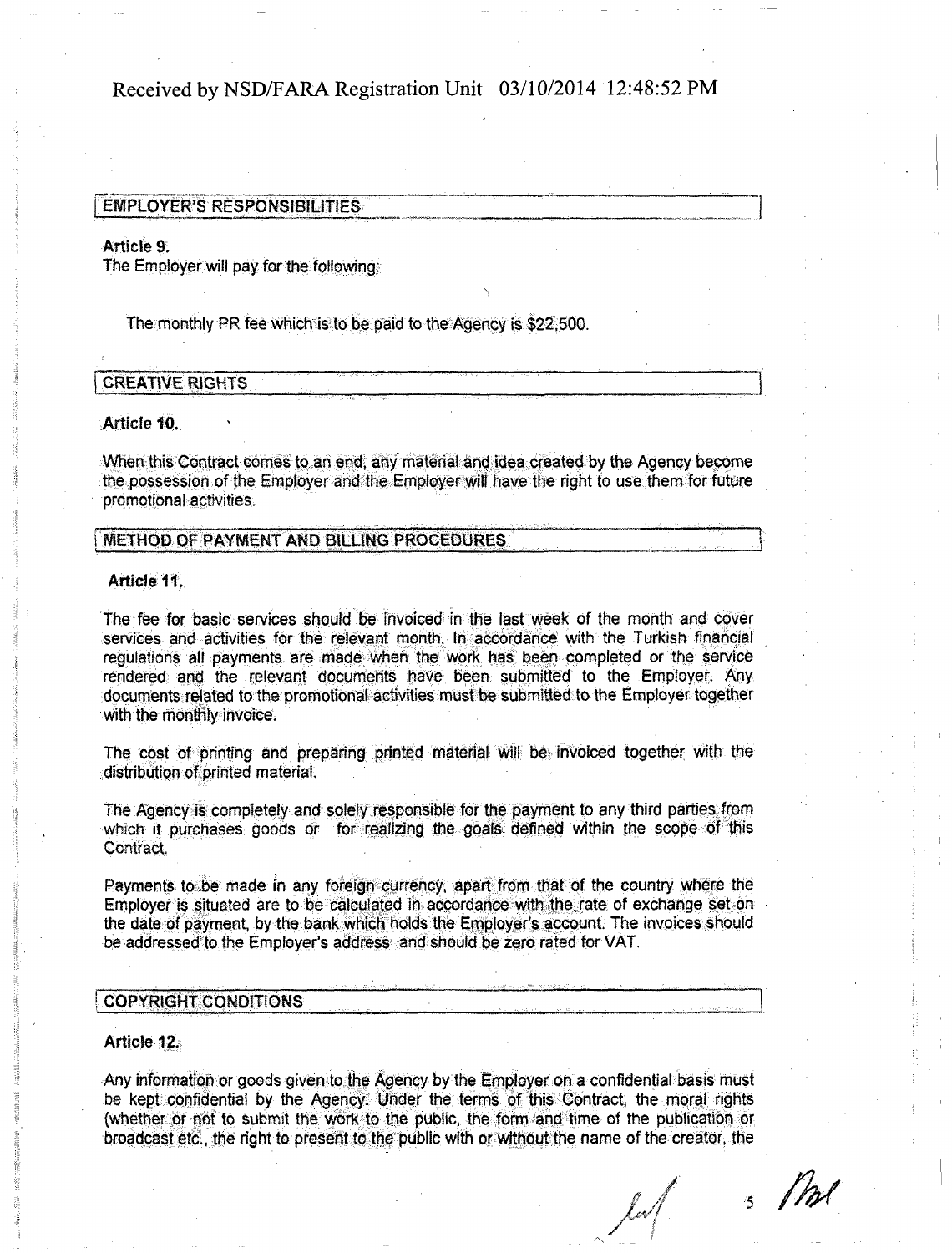right to modify and suppress the work) and the material rights (the rights to develop the work, reproduce, print, submit and the right.to present it to the public by means of transferring a sign, voice or image) of the works produced for the Employer, remain the sole property of the Employer, together with the right to have the creative work translated into any language and any other process which is necessary for the Employer.

The transferred right is the 'full licence' which does not allow the Agency or the creator of the work to transfer the intellectual rights of the work to anyone else. The Employer may choose to assign the above rights either in full or in part to anyone the Employer wishes, either free of charge or in return for payment and the Employer has no obligation to make a payment to the Agency for the said transfer. All rights of the creative work are transferred to the Employer without any limit and any limit of time frame to use around the world. This transfer is the transfer of possession of all intellectual rights pertaining to the creative work. The Agency undertakes that,

- the Agency shall transfer all rights of the creative works as mentioned above,
- the Agency is the 'owner' of the work and the work is original and has not been published previously in any form,
- creative works have not been presented to nor belong to the public,
- creative works contain no confidential or private information and do not violate any legal or general intellectual rights.
- the intellectual property rights or the rights to use the creative works have not been transferred before,
- creative works have not been mortgaged or distrained
- the Agency releases its right of withdrawal without any time limit.

In such case where a dispute arises between the Intellectual Owner and the Employer regarding the intellectual rights, The Agency is responsible for providing ail type of assistance to the Employer and compensating the Employer if any loss/damage occurs, during and after the term of the Contract. The Agency hands over the agreements to the Employer, regarding the intellectual rights of any creative works of third parties and confirms that the intellectual rights will be received on behalf of the Employer.

# TERMINATION OF THE CONTRACT

Article 1&.

- A) During the Contract term, The Employer reserves the right to cancel, terminate, postpone the public relations campaign or modify the content, budget and other implementation details for the campaign.
- 8) Withholding the provisions in Article 15 (A), this Contract may be terminated by at least 30 days prior written notice by the Employer. In case the Contract is terminated, aborted or postponed as set above in Article 15 (A), the Employer will make payment to the Agency, arising from the irrevocable commitments of the Agency made on behalf of the Employer. Within the framework of this Contract, the Employer will also make payment for the expenses of all materials purchased and services received by the Agency on behalf of the Employer.

 $6$  /h/